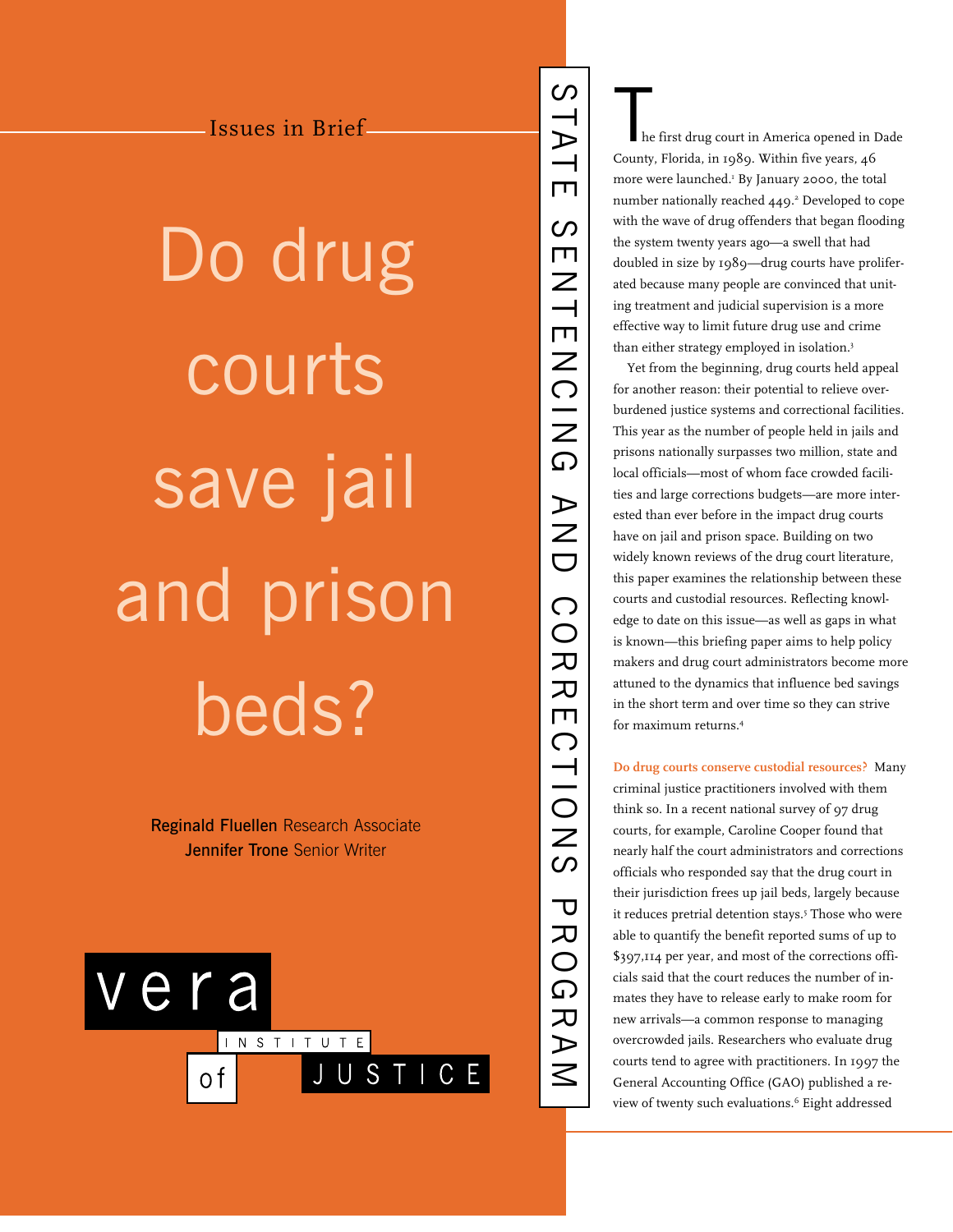As the number of people held in jails and prisons nationally surpasses two million, state and local officials are more interested than ever before in the impact drug courts have on jail and prison space.

the court's effect on custodial resources, and all eight reported savings. More recent evaluations offer similar conclusions. Among ten reviewed for this paper, four address the impact on bed space, each reporting savings to jails.7

While encouraging, the information on bed savings is far from conclusive largely because it is incomplete. Existing studies examine resource savings by measuring changes in pretrial detention and recidivism rates. But other factors also mediate bed savings. It is important to examine whether drug courts are enrolling offenders otherwise bound for jail or prison, yet this question has been overlooked by nearly every study to date. Researchers have also failed to factor in practices that erode savings: using detention to facilitate detoxification and punish noncompliant participants, and sentencing people who fail in drug courts more severely than similar offenders who never entered the program. These are as much a part of the bedsavings equation as reducing pretrial detention and recidivism, and thus merit further inquiry.

## **Opportunities for Conserving Bed Space**

**Speeding case processing to reduce pretrial detention** Ten years after the first drug court opened, speedier case processing is considered to be one of the signal benefits. According to Cooper, more than half the drug courts that operate under a model of deferred prosecution receive offenders less than a week after their arrest.<sup>8</sup> Obtaining convictions delays referral, but some postprosecution programs are also expediting the process. In Cooper's survey, 25 percent of these courts receive of-

2

#### **Growth of Drug Courts, 1989 – January 10, 2000**



*Source: Drug Court Clearinghouse and Technical Assistance Project*

fenders within 10 days of their arrest. Independent evaluations typically show that drug courts move cases more quickly than traditional criminal courts. For example, researchers evaluating the drug court in Denver, Colorado, found that participants would have spent 7 to 15 more days in jail had they not enrolled in the drug court.<sup>9</sup> In his review of more than 20 evaluations, Steven Belenko reaches the same conclusion: these courts conserve jail beds because they reduce pretrial detention.<sup>10</sup>

Speeding up case processing has additional benefits. According to the National Association of Drug Court Professionals Standards Committee, arrest sparks a brief crisis during which an offender is interested in addressing his or her problems and is more receptive to solutions such as treatment.<sup>11</sup> By shrinking the time between arrest and decisive judicial action, drug courts are likely to introduce the value of treatment before the offender's heightened awareness fades.

### **Decreasing recidivism among drug**

**court graduates** Preventing subsequent criminal behavior has the greatest impact on correctional resources over time, so it makes sense that researchers have concentrated on measuring recidivism. Nearly every published evaluation to date concludes that drug court graduates are less likely to be arrested for new crimes than similar offenders. Of the twenty studies reviewed by the General Accounting Office in 1997, all but two report lower recidivism rates for graduates compared with offenders who either dropped out or never entered the program.12 Despite these positive reports, the GAO review discourages readers from drawing conclusions about the overall impact of drug courts or even their influence on recidivism. According to GAO, the courts themselves and the study designs are too varied to be considered as a group. More important, the follow-up periods in most of the evaluations are too short and differences between the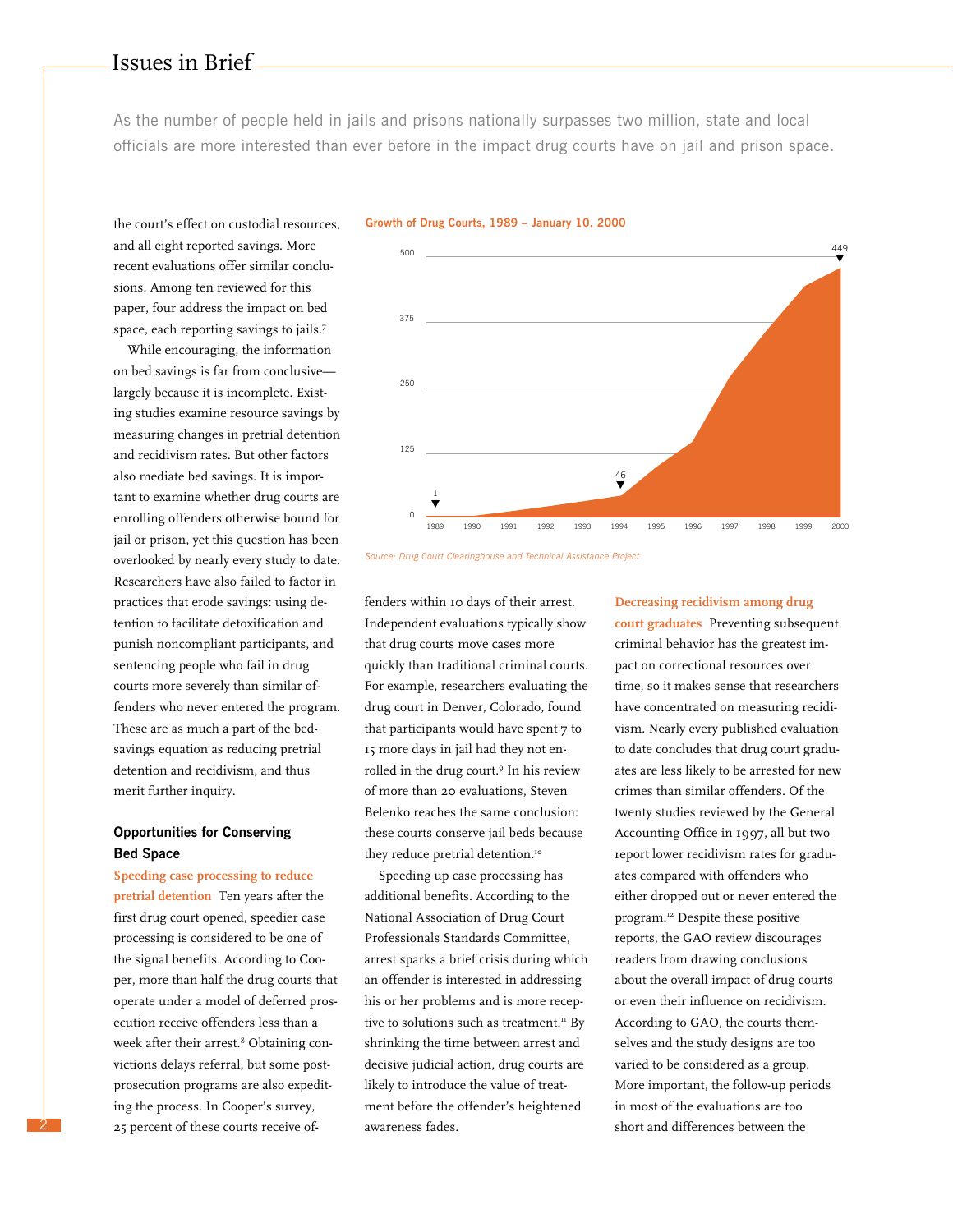3

participant and comparison groups raise questions about the accuracy of the findings.

In his literature review published the following year, Steven Belenko also acknowledges the need for longer follow-up and better use of comparison groups, yet he finds enough evidence to conclude that drug courts reduce recidivism, especially among graduates.<sup>13</sup> His opinion is based partly on updates of recidivism studies GAO had reviewed that subsequently reported favorable differences between participant and comparison groups. Belenko also reviewed studies published after the GAO report, several of which, according to him, employ more rigorous methodologies, thus improving the strength of their findings.

More recent evaluations, which are not included in either review of the literature, provide further support for reduced recidivism among drug court graduates. For example, evaluators of the King County Drug Court in Washington State found that graduates were nearly three times less likely to be charged with a new crime one year after completing drug court compared with people who dropped out or never enrolled, groups which each had a 25 percent arrest rate.14 Evaluators of the Okaloosa and Escambia Drug Courts in Florida tracked participants and matched groups of probationers for 30 months, which included a year of treatment. In Okaloosa, approximately one out of every four graduates (26 percent) was arrested while more

than half those who did not graduate (63 percent) and just over half the probationers (55 percent) were arrested. In Escambia, where arrest rates were high across groups, almost half the graduates were arrested, but the arrest rates among those who did not complete the program (86 percent) and probationers (63 percent) were even higher.<sup>15</sup> It seems important to note that the methodological weaknesses GAO highlighted and Belenko affirmed differences between participant and comparison groups and insufficiently long follow-up—are evident even in these recent studies.

These two studies are not the only ones in which outcomes—vis-à-vis recidivism at least—are better for graduates than for other drug court

**As we enter a new century, government leaders around the country are again poised to reform sentencing and corrections policies in their states. A result of years of rising prison populations and corrections budgets, sentencing reform has become a regular item on legislative agendas. Citizens continue to demand safety, integrity, and accountability from the criminal justice system, as well as fiscal restraint. Yet state officials who try to improve upon existing laws and practices are quickly overwhelmed by the breadth of options and the lack of reliable information and advice. Under these conditions, shaping thoughtful policies and reaching consensus across branches of government and political divides is tough if not impossible.**

**The State Sentencing and Corrections Program at the Vera Institute of Justice helps legislators, governors, corrections commissioners, judges, district attorneys, and other government officials develop balanced, fair, and affordable criminal justice policies. We do this by providing peer-to-peer assistance. Since launching the program last June, we have assembled a diverse group of seasoned practitioners and elected officials from around the country to provide on-site guidance to state officials who request our help. These individuals, who have long been active in their own jurisdictions, bring well-informed yet objective perspectives to issues ranging from sentencing guidelines to juvenile waivers to drug courts—the focus of this publication. They help state officials assess situations, build collaboration, set goals, and advance agendas. A list of our current associates appears on page five.**

**Do drug courts save jail and prison beds? Enthusiasm for these courts has built steadily since the first one opened in Miami, Florida, in 1989. Many people are convinced that drug courts help rehabilitate individual offenders while conserving criminal justice resources. Because of the optimism, I believe it is important to look closely at the impact of drug courts on bed savings. Vera researcher Reginald Fluellen has prepared the most up-to-date review of the literature on this issue to help policy makers understand the value of these courts and make the most of them.**

**This is the first in a series of briefing papers that will explore the latest trends and innovations and shed new light on established practices and programs such as drug courts. I hope you find it useful, and I welcome your comments and suggestions for future papers.**

**Nicholas R. Turner** Director, State Sentencing and Corrections Program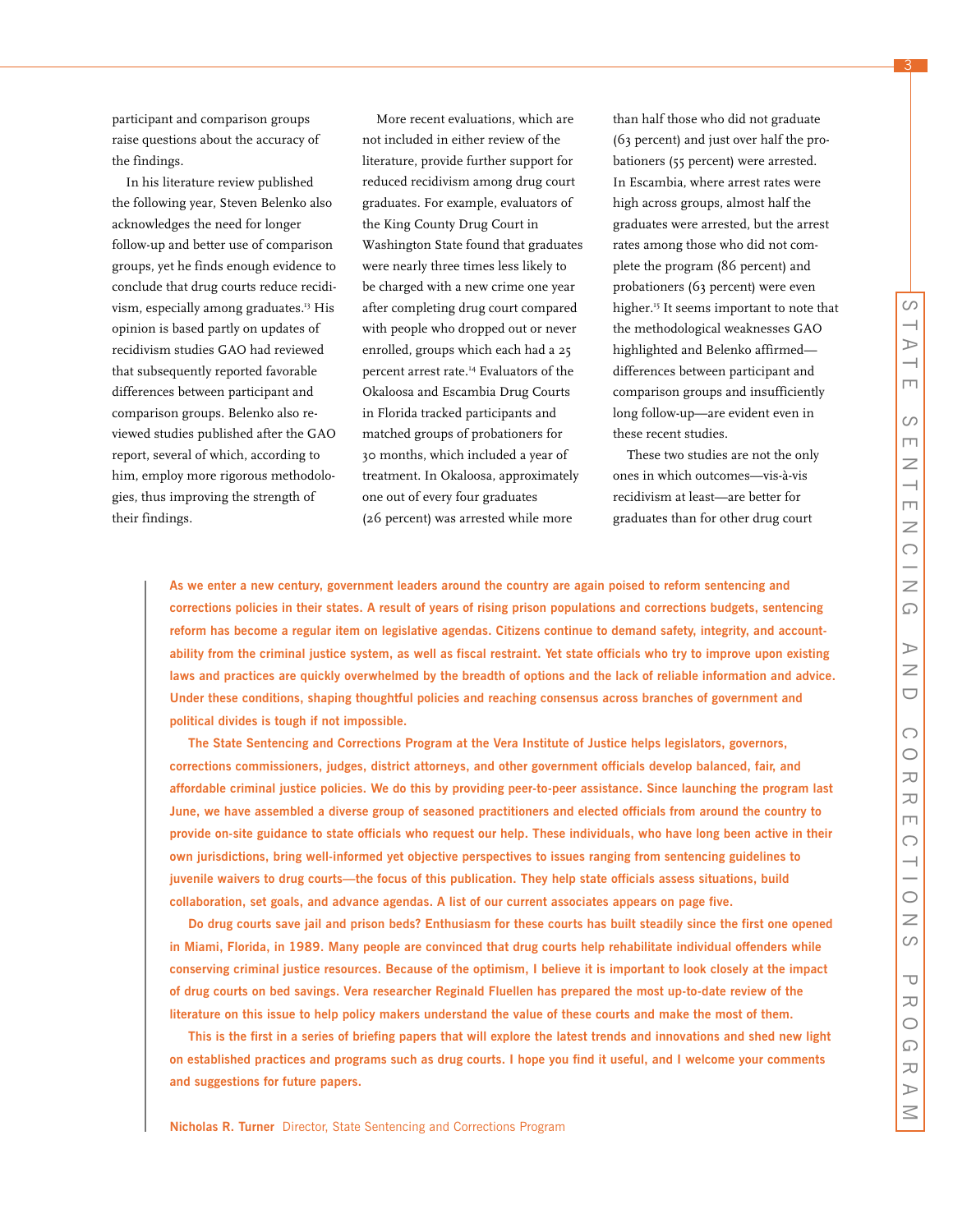



*Source: Drug Court Clearinghouse and Technical Assistance Project*

participants. In each of the ten recent studies reviewed for this paper, the effect of the court on people who enroll and later fail is much less promising. Previous studies produced similar results. Belenko reviewed nine evaluations that compare drug court participants—those who graduated and those who failed—with similar offenders who never entered the program.<sup>16</sup> While participants have lower recidivism rates in eight of these studies, differences between the two groups are statistically significant in only two of them. That participants have higher recidivism rates than graduates is important because about half the people who enroll in drug courts never graduate.<sup>17</sup>

The obvious lesson for administrators and policy makers is the need to boost retention rates. Motivating people to remain in treatment is the classic challenge of every program for substance abusers. Most drug courts help

4

participants secure stable housing and address medical, psychological, and other personal problems that threaten their progress in treatment. A thorough needs-assessment immediately following placement, however, would likely reveal problems before those most at risk fail. Experienced judges in these courts try to balance discipline with support and empathy. With some experimentation and closer tracking of the results of their actions, they could probably become more adept at encouraging retention. Finding ways to share this knowledge with less experienced judges is also important.

### **Diverting jail- and prison-bound**

**offenders** Reducing pretrial detention and recidivism are important to saving bed space, yet an equally fundamental question has received far less attention: Are drug courts truly diversion programs? In other words, do they target

and enroll offenders who would otherwise receive a jail or prison sentence? Despite its importance, this question has been overlooked by nearly every drug court evaluation to date. Most studies merely identify the court's eligibility criteria and then determine whether it succeeds or fails in reaching its target population. Researchers evaluating the Hawaii Drug Court went one step further. After determining that the court enrolled the repeat offenders it targeted, the researchers concluded based solely on participants' criminal histories—that these offenders were likely bound for jail when the drug court intervened.<sup>18</sup>

A better test of diversion would compare drug court participants with a closely matched sample of defendants whose cases are processed in the traditional criminal courts. Incarceration rates among the comparison group would indicate how many drug court participants would have been confined had they not enrolled in the program. Not every drug court has the resources to fund research on diversion. Officials in states with automated criminal justice information systems could improve upon Hawaii's approach by examining past sentencing trends.

It is also useful for policy makers and practitioners to think about diversion within the context of loosening eligibility requirements. Originally, drug courts targeted first-time offenders, typically people arrested for possessing a small amount of drugs or selling an equal amount to support their habit. Some courts also admitted offenders who committed minor property crimes to finance their drug use. Hoping to duplicate success with first-time and low-level criminals, drug courts have begun admitting more serious offenders.19 In Cooper's national survey, 40 percent of respondents said they had changed their eligibility criteria since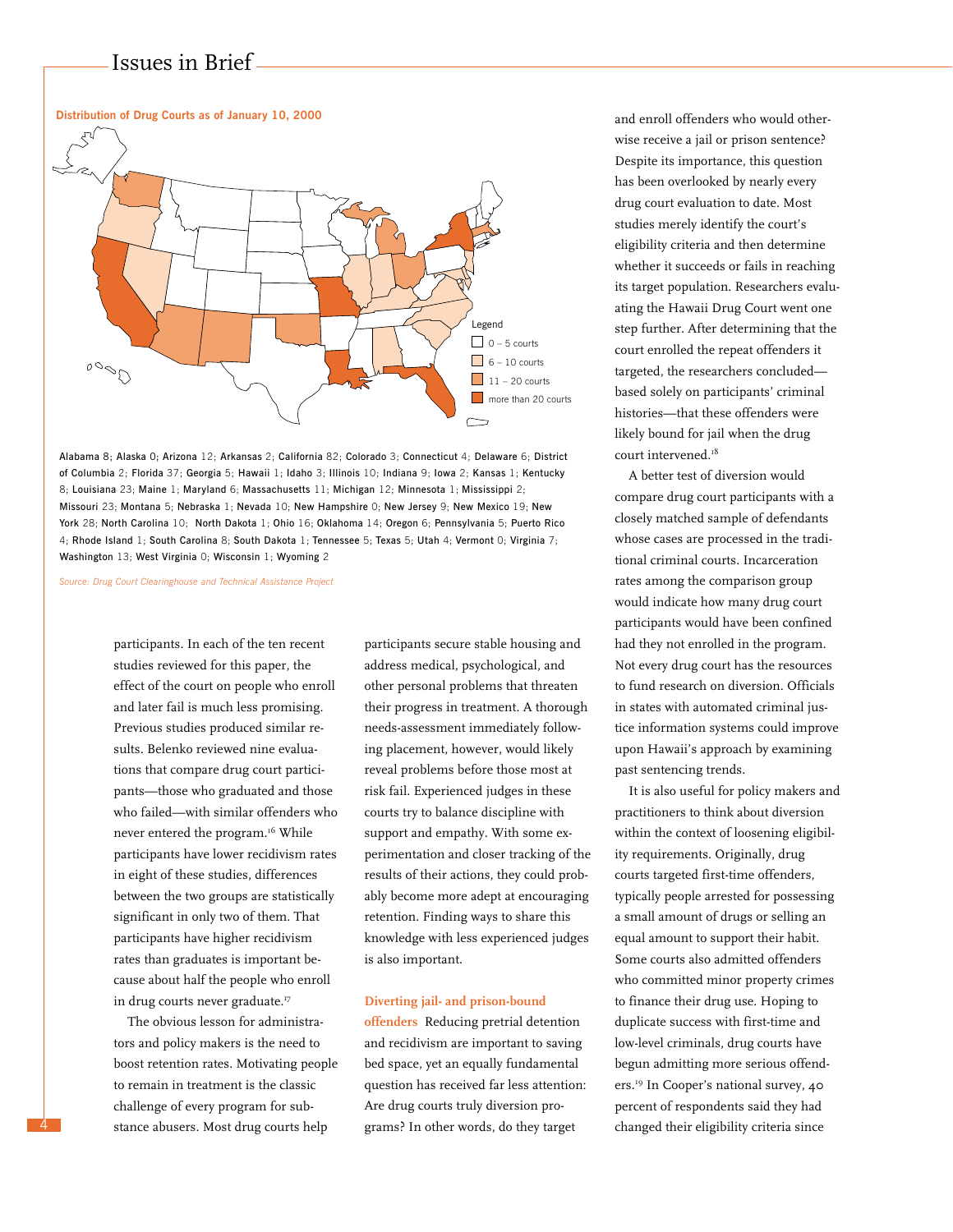5

 $\circ$  $\rightarrow$ 

launching the program.20 Most had expanded the range of eligible charges and loosened restrictions based on prior offenses. Three out of every four courts, according to the General Accounting Office, admit repeat offenders; 16 percent admit people with a history of violent crime.<sup>21</sup> If the trend toward admitting serious offenders expands, drug courts will have more potential to conserve correctional resources, particularly prison beds.

Of course enrolling more serious offenders and especially those with histories of violent crime increases the public safety risks associated with drug courts. Federal funds administered under the Violent Crime Control and Law Enforcement Act of 1994 cannot be used to support drug court programs that admit violent offenders. Moving on this issue requires consensus across branches of government and political divides, and may also entail altering drug courts to boost the level of supervision—perhaps by merging them with intensive probation services or other alternative-to-incarceration programs.

### **Practices That Erode Bed Savings**

**Using jails to punish or treat participants reduces bed savings** Most drug court programs last at least one year.<sup>22</sup> Participants must attend treatment programs that aim to reduce physical and psychological dependence on drugs and to encourage greater involvement in work and community life while remaining drug free. At the same time, judges work closely with treatment providers and service coordinators—as well as prosecutors, defense attorneys, and law enforcement agencies—to monitor the progress of participants and to im-

pose appropriate incentives and sanctions. When judges use detention to punish people who relapse, break other rules, or miss scheduled court hearings, bed savings overall are reduced.

As judges have become more accepting of relapse as an initial part of recovery, their use of sanctions has become more nuanced. Following a first failed drug test, a verbal reprimand is now common, as is scheduling more frequent court appearances, treatment sessions, and drug tests. In response to continued drug use or other infractions, judges often require the person to repeat an earlier stage of the treatment program or to enroll in a residential program—and many also resort to detention. These jail stays typically range from a few days to a couple of weeks, increasing with the severity of the violation.<sup>23</sup>

An evaluation of the drug court in Dade County, Florida, for example, shows that judges routinely order "motivational" jail stays of up to two weeks for noncompliant participants.<sup>24</sup> In Cooper's national survey, over half the respondents indicate that judges punish relapse and other violations by ordering time in jail.<sup>25</sup> The drug court in Oakland, California, incarcerates participants who fail to show up for scheduled status hearings for at least a week before reinstating them in a treatment program.<sup>26</sup> These brief stays aid the withdrawal process and provide a clear message that continued drug use and noncompliance will not be tolerated.

According to the Department of Justice and the National Association of Drug Court Professionals, drug courts also use jails as detoxification sites,

## **Sentencing and Corrections Program Associates**

Phillip A. Baddour Jr. State Representative North Carolina

Jane M. Earll State Senator Pennsylvania

The Honorable Richard Gebelein Associate Judge Superior Court of Delaware

Peter Gilchrist District Attorney Charlotte, North Carolina

Robert Guy Director Division of Community Corrections North Carolina

Senator Cal Hobson State Legislature Oklahoma

Martin Horn Commissioner Department of Corrections **Pennsylvania** 

Michael Jacobson Professor John Jay College of Criminal Justice New York

Richard Kern Director Criminal Sentencing Commission Virginia

E. Michael McCann District Attorney Milwaukee County, Wisconsin

Reginald Robinson Visiting Professor and Counselor to the Chancellor University of Kansas Law School

The Honorable Thomas W. Ross Director Administrative Office of the Courts and Superior Court Judge North Carolina

Dora Schriro Director Department of Corrections Missouri

Mindy Tarlow Executive Director Center for Employment Opportunities New York

The Honorable Richard Walker District Judge Harvey County, Kansas

Gina Wood Director of Juvenile Justice South Carolina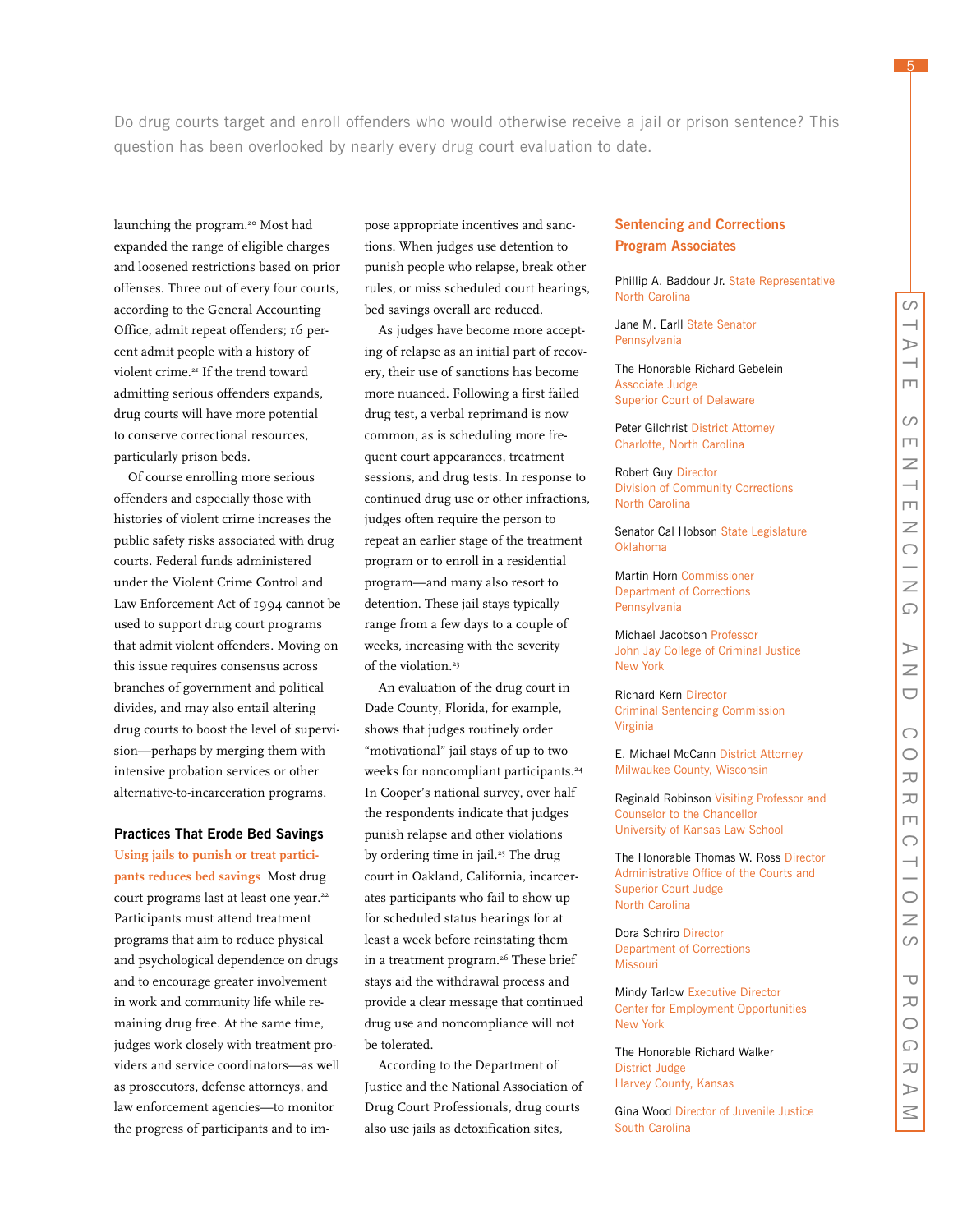

Over the last two decades, the number of drug offenders in state prisons has climbed dramatically. Would drug court have been an appropriate response to some of these offenders? Every five years, the Bureau of Justice Statistics gathers detailed information on drug offenders in prison. The most recent data describes the 1997 inmate population. A look at their past offenses—particularly the small proportion of inmates, 24 percent, reporting a history of violent crime—offers insight about whether drug courts could be used to conserve prison beds.

*Source: Bureau of Justice Statistics*

either during the initial phase of treatment or following relapse.<sup>27</sup>

When interim jail stays are counted, drug court participants could spend more time in jail than if they had never enrolled in the program. Researchers who evaluated the Baltimore Drug Court make this point explicitly in the conclusion to their report: "…increased supervision of the clients' behavior will result in a greater number of official sanctions than would otherwise have occurred."<sup>28</sup> They point out that clients' time behind bars is not the consequence of new crimes but of "relatively non-serious" technical violations. Unfortunately, no evaluation to date has carefully documented the use of interim jail stays and measured its impact on bed savings.

Encouraging retention and conserving custodial resources can be viewed as conflicting goals. Using detention to coerce people to finish the program certainly expends jail resources in the short run. Establishing a range of sanctions, along with a variety of positive reinforcements, and encouraging judges to use the full range in every case is probably the best way to work toward both goals: retention and bed savings.

### **Penalizing failure reduces bed savings**

Some drug courts defer prosecuting defendants while others convict them before initiating treatment. In either case, the judge withholds passing a sentence until the person either completes the program or fails. Graduates return to their homes and communities without further supervision. For those who fail, the judge considers any progress toward rehabilitation (or lack of progress) when determining their sentence.

There is some evidence that judges sentence people who fail in drug court more harshly than they would if the person had never entered the program. Researchers evaluating the drug court in Baltimore found that participants who committed new crimes spent significantly more days in jail than a matched group of recidivists.<sup>29</sup>

Researchers at the Vera Institute studying drug courts in the Bronx, Manhattan, and Queens agree that judges tend to be harder on offenders who fail than on people who never attempt the program.30 Penalizing failure with more time in jail or prison than the person would otherwise have received has a clearly negative impact on bed savings, especially since failure rates average nearly fifty percent. If conserving correctional resources is a primary goal, officials running or planning drug courts must find ways to discourage judges from overpenalizing failure.

### **Conclusion**

The case for savings is compelling. Research combined with widespread anecdotal evidence provides a convincing picture of reductions in pretrial detention as a result of speeding up case processing. Even more encouraging, the body of literature on recidivism is now strong enough, despite lingering methodological weaknesses, to conclude that completing a drug court program reduces the likelihood of future arrest—at least within the first two years.

For officials to draw conclusions about bed savings based only on this information, however, would be imprudent. Reductions in pretrial detention and recidivism are only part of the equation. Bed savings are affected by other dynamics as well: targeting and enrolling offenders actually bound for jail or prison, using detention during the program to punish violations and augment treatment, and sentencing people who fail in drug courts more harshly than they would have been if they had never entered the program. We simply do not know enough about the interaction of these elements to accurately predict overall bed savings. Evaluations that attend to all of these dynamics would be enormously helpful to policy makers and practitioners.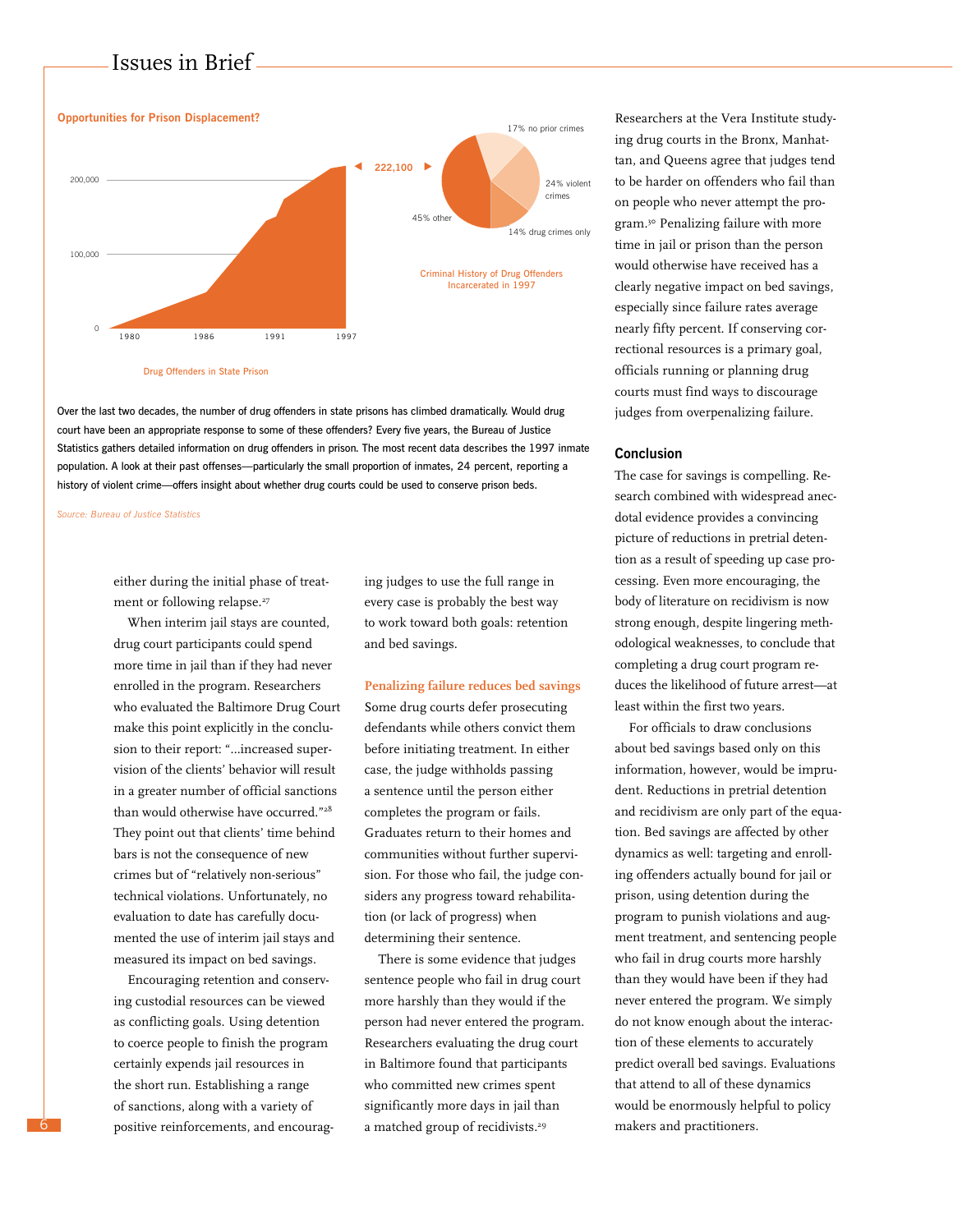7

When interim jail stays are counted, drug court participants could spend more time in jail than if they had never enrolled in the program.

In the meantime, what can drug court planners and operators do to promote bed savings? There are a number of potentially helpful strategies:

- **Focus on improving retention.**
- **Diversify sanctions.** Judges need to respond effectively to relapsing or otherwise noncompliant participants without necessarily resorting to detention.
- $\blacktriangleright$  Avoid overpunishing people who fail **in drug court.** Work with judges to break this apparent trend.
- **Investigate whether the drug court in your jurisdiction is actually diverting offenders who would otherwise be incarcerated.** Formal research is the best approach, but states with useful data collection systems can at least examine past sentencing practices.
- " **Consider expanding eligibility to include offenders with more serious criminal records—individuals who are certainly bound for jail and some for prison.** It is controversial and politically difficult but possible in some places and under certain conditions. For example, you might increase the level of supervision to address the public safety risks associated with releasing serious offenders.
- " **Expand and improve interagency collaboration.** A hallmark of drug courts, these relationships are necessary to achieve immediate and longterm bed savings—to ensure that conservation efforts neither overwhelm nor are they overwhelmed by equally important goals.

## **Where you can find information and help**

### **Drug Court Clearinghouse and Technical Assistance Project**

Operated by the American University for the U.S. Office of Justice Programs, the project maintains information on drug courts throughout the United States and publishes quarterly assessments of activities in the field. A source for the latest statistics, evaluations, and insight into issues and practices shaping this work. (202) 885-2875

http://www.american.edu/academic.depts/spa/justice/dcclear.htm

#### **Drug Strategies**

This research institute publishes *Keeping Score,* an annual review of federal drug control spending that identifies promising prevention, treatment, and law enforcement programs. It has also produced in-depth profiles of drug abuse in several cities and states and is preparing a guide to help citizens profile their own state or locality. (202) 289-9070 http://www.drugstrategies.org

#### **National Association of Drug Court Professionals**

The association seeks to expand the use of drug courts as a way to reduce substance abuse and crime. It advocates for increased funding for drug courts; collects and disseminates information; and provides intensive, on-site technical assistance through its Mentor Court Network. (703) 706-0576 http://www.nadcp.org

#### **The National Drug Court Institute**

The institute seeks to advance and ensure the survival of drug courts. It provides training for practitioners, supports and disseminates research on drug courts through its Evaluation Resource Center, and publishes the semi-annual *National Drug Court Institute Review.* (703) 706-0576 http://www.drugcourt.org/ndci.htm

### **State Justice Institute**

This nonprofit organization awards grants and provides educational materials and technical assistance to improve the quality of justice in state courts; coordinate state and federal courts; and foster innovative, efficient solutions to problems all courts face. Addressing the needs of substance abusers in court is a current area of interest. (703) 684-6100 http://www.statejustice.org

#### **U.S. Department of Justice Drug Courts Program Office**

The office administers grants to jurisdictions to develop or enhance drug courts and supports these efforts through training and technical assistance. In partnership with the National Institute of Justice, the office is currently comparing several drug court programs to identify the most effective elements and designs. (202) 616-5001 http://www.ojp.usdoj.gov/dcpo